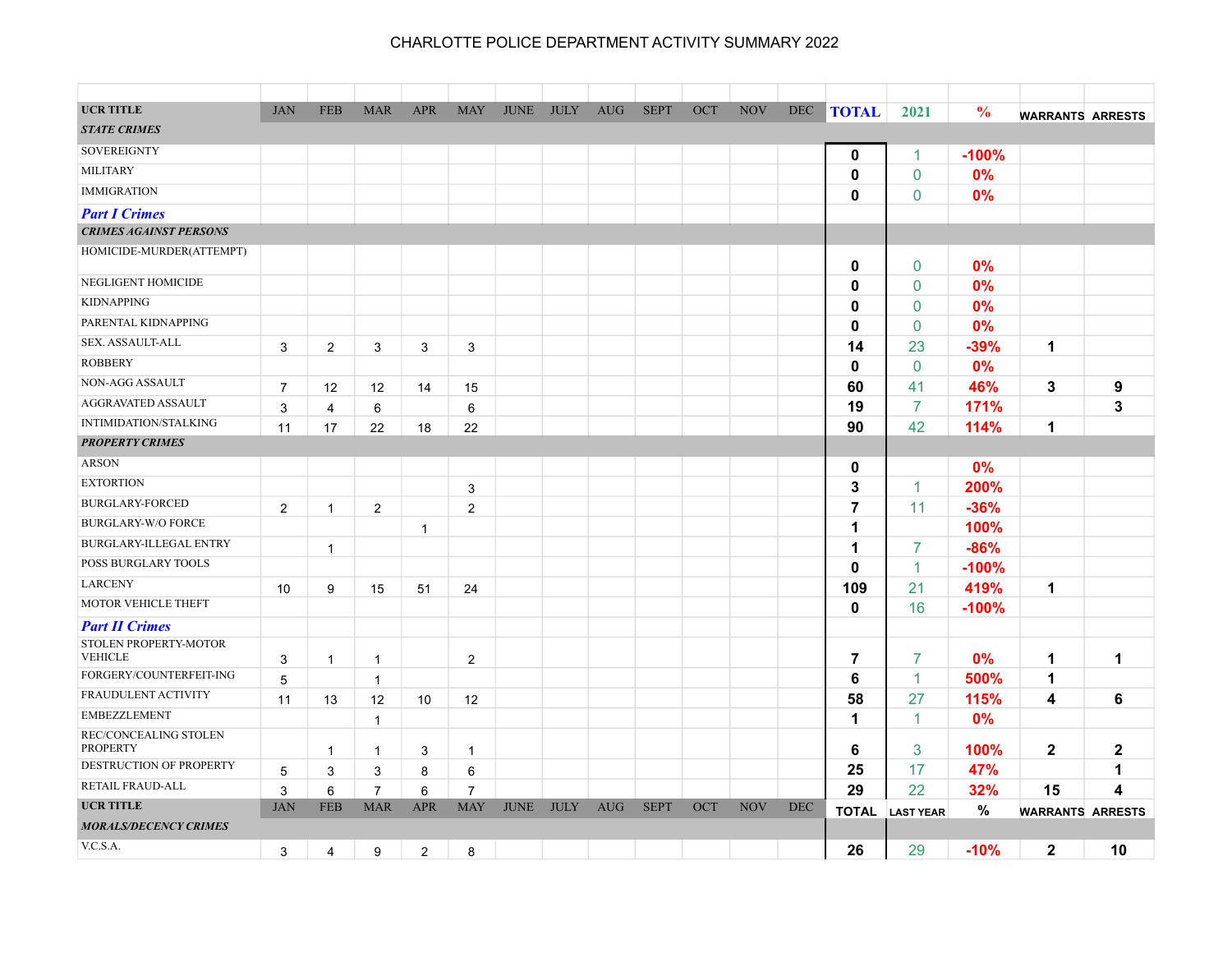| <b>UCR TITLE</b>                            | <b>JAN</b>     | <b>FEB</b>   | <b>MAR</b>     | <b>APR</b>      | <b>MAY</b>     | <b>JUNE</b> | <b>JULY</b> | <b>AUG</b> | <b>SEPT</b> | OCT | <b>NOV</b> | <b>DEC</b> |                         | TOTAL LAST YEAR | $\%$    | <b>WARRANTS ARRESTS</b> |              |
|---------------------------------------------|----------------|--------------|----------------|-----------------|----------------|-------------|-------------|------------|-------------|-----|------------|------------|-------------------------|-----------------|---------|-------------------------|--------------|
| <b>End of Part II Crimes</b>                |                |              |                |                 |                |             |             |            |             |     |            |            |                         |                 |         |                         |              |
| CONSPIRACY                                  |                |              |                |                 |                |             |             |            |             |     |            |            | $\mathbf 0$             | 0               | 0%      |                         |              |
| <b>GRAND JURY INVESTIGATION</b>             |                |              |                |                 |                |             |             |            |             |     |            |            | 0                       | 0               | 0%      |                         |              |
| MISC. CRIMINAL OFFENSE                      |                |              | $\overline{c}$ |                 | $\mathbf{1}$   |             |             |            |             |     |            |            | 3                       | 6               | $-50%$  | $\mathbf{2}$            |              |
| VAGRANCY                                    |                | $\mathbf{1}$ | 5              | 6               | 3              |             |             |            |             |     |            |            | 15                      | $\mathbf 0$     | 1500%   |                         |              |
| <b>CONSERVATION</b>                         |                | $\mathbf{1}$ |                | $\overline{c}$  | $\overline{c}$ |             |             |            |             |     |            |            | 5                       | $\mathbf 0$     | 500%    |                         | 1            |
| <b>TAX REVENUE</b>                          |                |              |                |                 |                |             |             |            |             |     |            |            | 0                       | $\mathbf{0}$    | 0%      |                         |              |
| <b>ANTI-TRUST</b>                           |                |              |                |                 |                |             |             |            |             |     |            |            | 0                       | $\mathbf 0$     | 0%      |                         |              |
| <b>ELECTION LAWS</b>                        |                |              |                |                 |                |             |             |            |             |     |            |            | 0                       | 0               | 0%      |                         |              |
| SMUGGLING                                   |                |              |                |                 |                |             |             |            |             |     |            |            | 0                       | $\mathbf 0$     | 0%      |                         |              |
| TRESPASS/PRIVACY                            | 13             | 13           | 6              | 9               | 11             |             |             |            |             |     |            |            | 52                      | 37              | 41%     |                         | $\mathbf{2}$ |
| <b>CIVIL RIGHTS</b>                         |                |              |                |                 |                |             |             |            |             |     |            |            | 0                       | 0               | 0%      |                         |              |
| HEALTH/SAFETY VIOLATION                     |                | 5            | $\overline{7}$ | 5               | $\overline{4}$ |             |             |            |             |     |            |            | 21                      | 4               | 1700%   |                         |              |
| <b>TRAFFIC-MISD</b>                         | 6              | 12           | 11             | 9               | 13             |             |             |            |             |     |            |            | 51                      | 48              | 6%      | 9                       | 6            |
| TRAFFIC-O.U.I.L. / O.U.I.D.                 | $\mathsf 3$    | 6            | 5              | $\,6\,$         | 10             |             |             |            |             |     |            |            | 30                      | 17              | 76%     | $\mathbf{3}$            | 15           |
| TRAFFIC-HIT AND RUN                         | $\overline{2}$ | $\mathsf 3$  | 11             | $\overline{5}$  | $\mathsf 3$    |             |             |            |             |     |            |            | 24                      | 18              | 33%     |                         |              |
| <b>PUBLIC PEACE</b>                         | 17             | 20           | 20             | 21              | 16             |             |             |            |             |     |            |            | 94                      | 57              | 65%     | $\mathbf{2}$            | $\mathbf 1$  |
| WEAPONS-OTHER                               | $\mathbf{1}$   |              | $\mathbf{1}$   | $\mathbf{1}$    | $\overline{4}$ |             |             |            |             |     |            |            | $\overline{\mathbf{r}}$ | $\overline{2}$  | 250%    | $\mathbf 1$             |              |
| WEAPONS-EXPLOSIVE                           |                |              |                |                 |                |             |             |            |             |     |            |            | 0                       | 0               | 0%      |                         |              |
| WEAPONS-CONCEALED                           |                |              | $\overline{c}$ |                 |                |             |             |            |             |     |            |            | $\mathbf 2$             | 3               | $-33%$  | 1                       | 1            |
| <b>BRIBERY</b>                              |                |              |                |                 |                |             |             |            |             |     |            |            | 0                       | $\mathbf 0$     | 0%      |                         |              |
| OBSTRUCTING JUSTICE                         | 11             | 21           | $\overline{c}$ | $5\phantom{.0}$ | 23             |             |             |            |             |     |            |            | 62                      | 42              | 48%     | 16                      | 44           |
| <b>ESCAPE/FLIGHT</b>                        |                |              |                |                 |                |             |             |            |             |     |            |            | 0                       | $\mathbf 0$     | 0%      |                         | $\mathbf 1$  |
| ESCAPE-MENTAL INST.                         |                |              |                |                 |                |             |             |            |             |     |            |            | 0                       | $\pmb{0}$       | 0%      |                         |              |
| ESCAPE-CORRECTIONAL<br><b>INSTITUTION</b>   |                |              |                |                 |                |             |             |            |             |     |            |            | $\mathbf 0$             | $\pmb{0}$       | 0%      |                         |              |
| OBSTRUCTING POLICE                          | $\mathbf{1}$   | 3            | 3              | 3               | $\mathbf{1}$   |             |             |            |             |     |            |            | 11                      | $\overline{2}$  | 450%    |                         | 6            |
| <b>PUBLIC ORDER CRIMES</b>                  |                |              |                |                 |                |             |             |            |             |     |            |            |                         |                 |         |                         |              |
| <b>LIQUOR LAW VIOLATION</b>                 |                | $\mathbf{1}$ | $\overline{2}$ |                 |                |             |             |            |             |     |            |            | 3                       | $\mathbf{1}$    | 200%    |                         | $\mathbf 1$  |
| LIQUOR LICENSE VIOLATION                    |                |              |                |                 |                |             |             |            |             |     |            |            | $\mathbf{0}$            | $\mathbf 0$     | 0%      | $\mathbf{2}$            |              |
| <b>COMMERCIALIZED SEX</b><br><b>OFFENSE</b> |                |              |                |                 |                |             |             |            |             |     |            |            | 0                       | $\mathbf 0$     | 0%      |                         |              |
| <b>GAMBLING</b>                             |                |              |                |                 |                |             |             |            |             |     |            |            | 0                       | $\mathbf{0}$    | 0%      |                         |              |
| FAMILY-OTHER                                |                |              |                |                 |                |             |             |            |             |     |            |            | 0                       | $\mathbf{1}$    | $-100%$ |                         |              |
| FAMILY-NON SUPPORT                          | $\overline{2}$ |              |                | $\mathbf{1}$    | 1              |             |             |            |             |     |            |            | 4                       | $\mathbf{1}$    | 300%    |                         | $\mathbf{2}$ |
| FAMILY ABUSE/NEGLECT                        | $\mathbf{1}$   | $\mathbf{1}$ | $\overline{7}$ | $\mathbf{2}$    | 8              |             |             |            |             |     |            |            | 19                      | 6               | 217%    |                         | $\mathbf 1$  |
| <b>OBSCENITY</b>                            |                |              |                |                 |                |             |             |            |             |     |            |            | $\mathbf{0}$            | $\Omega$        | 0%      |                         |              |
| <b>SEX OFFENSE</b>                          |                | $\mathbf{1}$ | 4              | 3               | $\mathbf{1}$   |             |             |            |             |     |            |            | 9                       | 1               | 800%    |                         |              |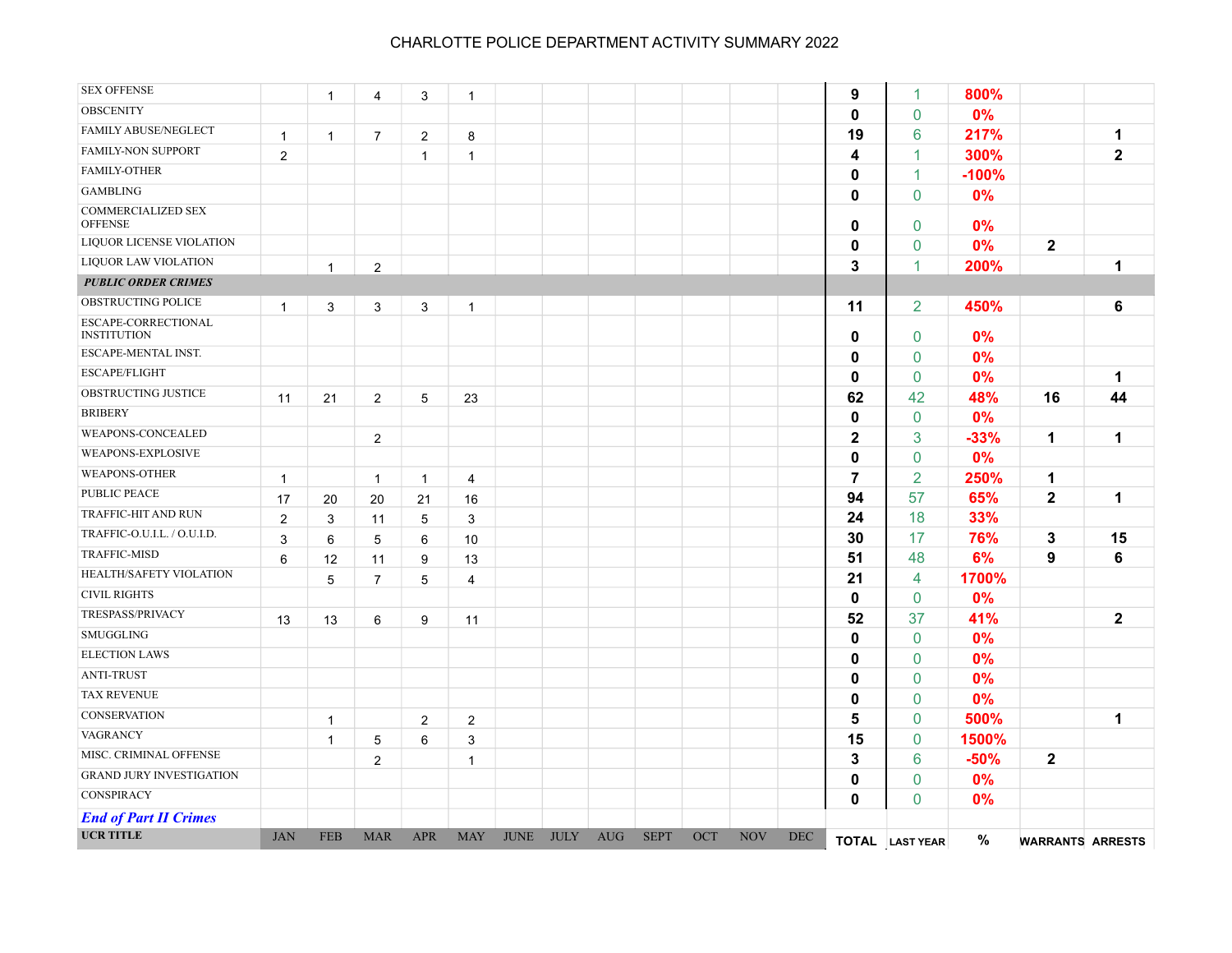| <b>JUVENILE MINOR</b>               |                |                |                |                |                |             |             |            |             |     |            |            |              |                  |        |                         |  |
|-------------------------------------|----------------|----------------|----------------|----------------|----------------|-------------|-------------|------------|-------------|-----|------------|------------|--------------|------------------|--------|-------------------------|--|
| DELINQUENT MINOR                    | 4              | 8              | 18             | 20             | 12             |             |             |            |             |     |            |            | 62           | 43               | 44%    |                         |  |
| <b>RUNAWAY</b>                      |                | 3              | 3              | $\mathbf{1}$   | $\mathbf{1}$   |             |             |            |             |     |            |            | 8            | 10               | $-20%$ |                         |  |
| <b>CIVIL-NON CRIMINAL</b>           |                |                |                |                |                |             |             |            |             |     |            |            |              |                  |        |                         |  |
| DIVORCE/SUPPORT                     |                |                |                |                |                |             |             |            |             |     |            |            | $\mathbf 0$  | $\mathbf{0}$     | 0%     |                         |  |
| <b>INCAPACITATION</b>               | $\mathbf{1}$   | $\overline{2}$ | 3              | $\mathbf{1}$   | $\mathbf{1}$   |             |             |            |             |     |            |            | 8            | 3                | 167%   |                         |  |
| <b>INSANITY</b>                     | $\overline{7}$ | 11             | 21             | 10             | 26             |             |             |            |             |     |            |            | 75           | 24               | 213%   |                         |  |
| <b>TRAFFIC</b>                      |                |                |                |                |                |             |             |            |             |     |            |            |              |                  |        |                         |  |
| CRASH-PD-PUBLIC ST.                 | 14             | 22             | 18             | 19             | 24             |             |             |            |             |     |            |            | 97           | 62               | 56%    |                         |  |
| <b>CRASH-PI-PUBLIC ST</b>           | $\overline{2}$ | $\overline{2}$ | $\mathbf{1}$   | $\overline{2}$ | $\overline{2}$ |             |             |            |             |     |            |            | 9            | 9                | 0%     |                         |  |
| CRASH-FATAL-PUBLIC ST               |                | $\mathbf{1}$   |                |                |                |             |             |            |             |     |            |            | 1            | 0                | 100%   |                         |  |
| CRASH-PD-PRIVATE                    | $\overline{7}$ | 5              | $\overline{4}$ | 5              | 3              |             |             |            |             |     |            |            | 24           | 14               | 71%    |                         |  |
| CRASH-PI-PRIVATE                    |                |                | $\overline{4}$ |                |                |             |             |            |             |     |            |            | 4            | $\mathbf{0}$     | 400%   |                         |  |
| <b>CIVIL INFRACTION</b>             | 15             | 33             | 36             | 33             | 37             |             |             |            |             |     |            |            | 154          | 92               | 67%    |                         |  |
| PARKING VIOLATION                   | 48             | 92             | 23             | 15             | 5              |             |             |            |             |     |            |            | 183          | 241              | $-24%$ |                         |  |
| Park. Tickets-524-2021, 356-2020    |                |                |                |                |                |             |             |            |             |     |            |            |              |                  |        |                         |  |
| ABANDONED VEHICLE                   | 4              | 4              | $\overline{7}$ | $\overline{4}$ | 3              |             |             |            |             |     |            |            | 22           | 42               | $-48%$ |                         |  |
| TRAFFIC HAZARD INVES                | 10             | 15             | 8              | 10             | 18             |             |             |            |             |     |            |            | 61           | 54               | 13%    |                         |  |
| <b>TRAFFIC DIRECTION/</b>           | $\overline{7}$ | 5              | 17             | 5              | 10             |             |             |            |             |     |            |            | 44           | 61               | $-28%$ |                         |  |
| TRAFFIC SAFETY PUBLIC<br>APPEARANCE |                |                |                |                |                |             |             |            |             |     |            |            | 0            | $\mathbf{0}$     | 0%     |                         |  |
| <b>BREATHALYSER TEST-</b>           |                |                |                |                |                |             |             |            |             |     |            |            | 0            | 0                | 0%     |                         |  |
| <b>OTHER POLICE</b>                 |                |                |                |                |                |             |             |            |             |     |            |            | 0            | $\mathbf{0}$     | 0%     |                         |  |
| <b>ALARMS</b>                       |                |                |                |                |                |             |             |            |             |     |            |            |              |                  |        |                         |  |
| <b>ALARM-POLICE RESPONSE</b>        | 16             | 10             | 16             | 16             | 18             |             |             |            |             |     |            |            | 76           | 47               | 62%    |                         |  |
| ALARM-MALFUNCTION                   |                |                |                |                |                |             |             |            |             |     |            |            | 0            | $\mathbf{0}$     | 0%     |                         |  |
| <b>ALARM-TEST</b>                   |                |                |                |                |                |             |             |            |             |     |            |            | 0            | $\mathbf 0$      | 0%     |                         |  |
| ALARM-WATER & SEWER                 |                |                |                |                |                |             |             |            |             |     |            |            | 0            | $\overline{0}$   | 0%     |                         |  |
| <b>FIRE</b>                         |                |                |                |                |                |             |             |            |             |     |            |            |              |                  |        |                         |  |
| <b>ACCIDENT-FIRE</b>                |                |                |                |                |                |             |             |            |             |     |            |            | 0            | 0                | 0%     |                         |  |
| <b>ACCIDENT-EXPLOSION</b>           |                |                |                |                |                |             |             |            |             |     |            |            | 0            | $\mathbf{0}$     | 0%     |                         |  |
| ACCIDENT-CHEMICAL                   |                |                |                |                |                |             |             |            |             |     |            |            | 0            | 0                | 0%     |                         |  |
| HAZARDOUS FIRE COND.                |                |                |                | $\mathbf{1}$   |                |             |             |            |             |     |            |            | 1            | $\mathbf 0$      | 100%   | Fireworks               |  |
| FIRE REQULATION VIOL                |                |                |                |                |                |             |             |            |             |     |            |            | 0            | $\mathbf{0}$     | 0%     |                         |  |
| ASSIST BUILDING DEPT                |                |                |                |                |                |             |             |            |             |     |            |            | 0            | $\mathbf{0}$     | 0%     |                         |  |
| ASSIST C.F.D.                       | 3              | $\mathbf{1}$   | $\overline{2}$ | $\mathbf{1}$   | 5              |             |             |            |             |     |            |            | 12           | 7                | 71%    |                         |  |
| <b>UCR TITLE</b>                    | <b>JAN</b>     | <b>FEB</b>     | <b>MAR</b>     | <b>APR</b>     | <b>MAY</b>     | <b>JUNE</b> | <b>JULY</b> | <b>AUG</b> | <b>SEPT</b> | OCT | <b>NOV</b> | <b>DEC</b> | <b>TOTAL</b> | <b>LAST YEAR</b> | $\%$   | <b>WARRANTS ARRESTS</b> |  |
| <b>ACCIDENTS</b>                    |                |                |                |                |                |             |             |            |             |     |            |            |              |                  |        |                         |  |
| <b>ACCIDENT-AIRCRAFT</b>            |                |                |                |                |                |             |             |            |             |     |            |            | $\mathbf{0}$ | $\mathbf{0}$     | 0%     |                         |  |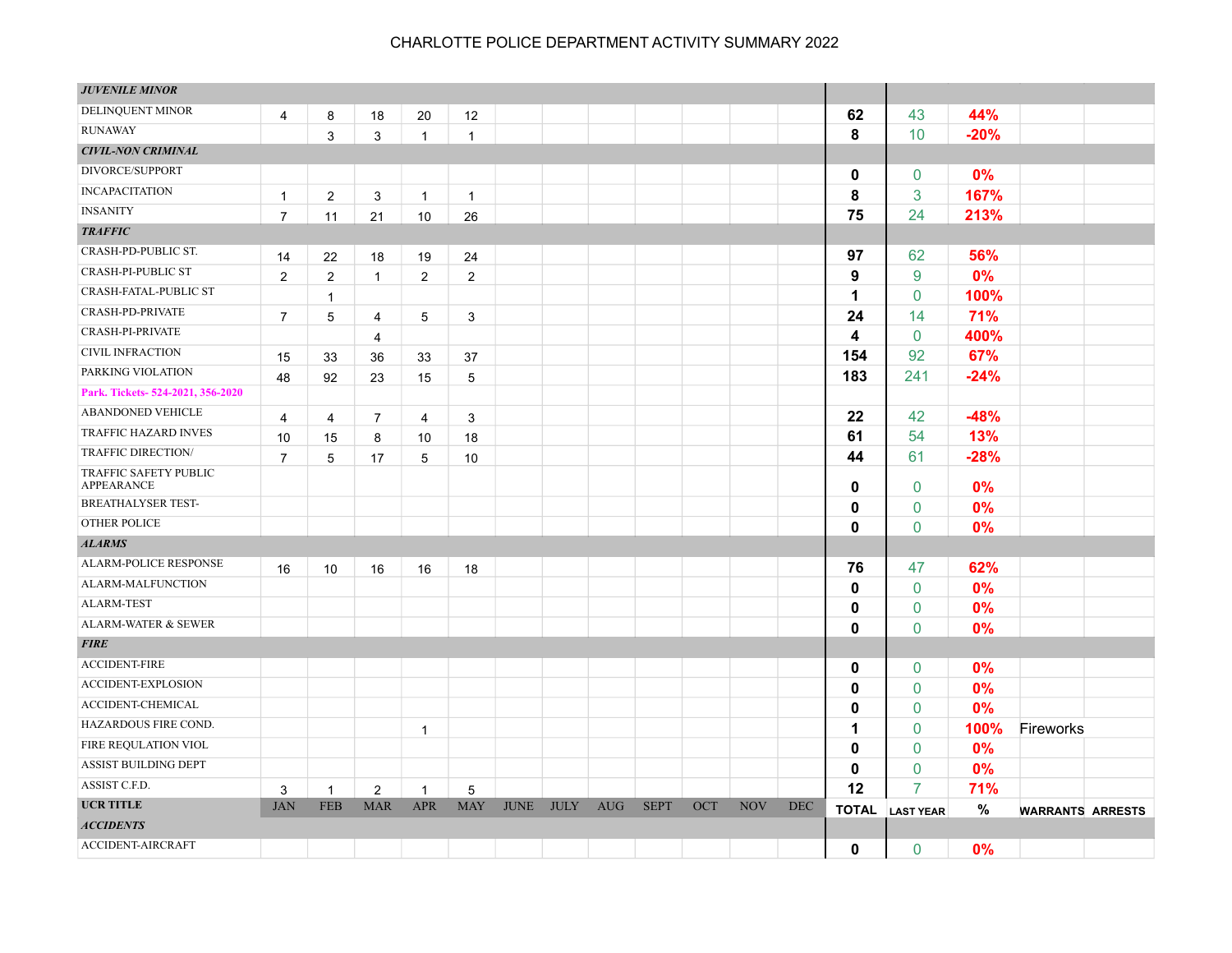| <b>ACCIDENT-HUNTING</b>                |                |                |                |                |                |             |             |            |             |     |            |            | $\mathbf 0$  | $\mathbf 0$            | 0%      |                         |  |
|----------------------------------------|----------------|----------------|----------------|----------------|----------------|-------------|-------------|------------|-------------|-----|------------|------------|--------------|------------------------|---------|-------------------------|--|
| ACCIDENT-SHOOTING                      |                |                |                |                |                |             |             |            |             |     |            |            | $\mathbf{0}$ | $\mathbf{0}$           | 0%      |                         |  |
| <b>ACCIDENT-BOATING</b>                |                |                |                |                |                |             |             |            |             |     |            |            | $\mathbf{0}$ | $\mathbf{0}$           | 0%      |                         |  |
| <b>ACCIDENT-WATER</b>                  |                |                |                |                |                |             |             |            |             |     |            |            | $\mathbf{0}$ | $\mathbf 0$            | 0%      |                         |  |
| <b>ACCIDENT-OTHER</b>                  |                |                |                |                |                |             |             |            |             |     |            |            | $\mathbf{0}$ | 1                      | $-100%$ |                         |  |
| <b>INSPECTIONS-</b>                    |                |                |                |                |                |             |             |            |             |     |            |            |              |                        |         |                         |  |
| <b>INVESTIGATIONS</b>                  |                |                |                |                |                |             |             |            |             |     |            |            |              |                        |         |                         |  |
| <b>INSPECT-BOAT</b>                    |                |                |                |                |                |             |             |            |             |     |            |            | $\mathbf 0$  | $\mathbf 0$            | 0%      |                         |  |
| <b>INSPECT-MOTOR VEHICLE</b>           |                | $\overline{c}$ |                | $\mathbf{1}$   | 3              |             |             |            |             |     |            |            | 6            | 3                      | 100%    |                         |  |
| <b>INSPECT-TRAFFIC CITATION</b>        |                |                |                |                |                |             |             |            |             |     |            |            | $\mathbf{0}$ | $\mathbf{0}$           | 0%      |                         |  |
| <b>INSPECT-BUSINESS</b>                | 14             | 38             | 35             | 69             | 48             |             |             |            |             |     |            |            | 204          | 109                    | 87%     |                         |  |
| <b>INSPECT-RESIDENCE</b>               | 12             | 20             | 26             | 16             | 9              |             |             |            |             |     |            |            | 83           | 44                     | 89%     |                         |  |
| <b>INSPECT-HANDGUN</b>                 | 11             | 9              | 13             | 9              | 5              |             |             |            |             |     |            |            | 47           | 23                     | 104%    |                         |  |
| <b>INSPECT LIQUOR LICENSE</b>          | 3              | $\mathbf{1}$   |                |                |                |             |             |            |             |     |            |            | 4            | $\mathbf 0$            | 400%    |                         |  |
| <b>INSPECT-OTHER/SOR CHECK</b>         | 24             | 13             | 14             | 16             | 12             |             |             |            |             |     |            |            | 79           | 23                     | 243%    |                         |  |
| <b>INSPECT-CCW APPLIC</b>              |                |                |                |                |                |             |             |            |             |     |            |            | $\mathbf{0}$ | $\mathbf{0}$           | 0%      |                         |  |
| <b>DOMESTIC DISPUTES</b>               | 25             | 26             | 26             | 23             | 29             |             |             |            |             |     |            |            | 129          | 61                     | 111%    |                         |  |
| <b>CIVIL DISPUTE</b>                   | 17             | 17             | 23             | 9              | 21             |             |             |            |             |     |            |            | 87           | 38                     | 129%    |                         |  |
| <b>SUSPICIOUS SITUATION</b>            | 92             | 70             | 81             | 79             | 111            |             |             |            |             |     |            |            | 433          | 300                    | 44%     |                         |  |
| FIELD INTERROGATION CARD               |                |                |                |                |                |             |             |            |             |     |            |            | $\mathbf 0$  | 0                      | 0%      |                         |  |
| HAZARDOUS SITUATION                    |                |                |                |                |                |             |             |            |             |     |            |            | $\mathbf{0}$ | $\mathbf 0$            | 0%      |                         |  |
| SUSPECTED NARCOTIC<br><b>ACTIVITY</b>  | 10             | 9              | $\mathbf{1}$   | 3              | 4              |             |             |            |             |     |            |            | 27           | 13                     | 108%    |                         |  |
| ABANDONED/RECOVERED<br><b>PROPERTY</b> | 4              | 4              | 6              | 3              | 8              |             |             |            |             |     |            |            | 25           | 25                     | 0%      |                         |  |
| <b>DRUG OVERDOSE</b>                   | $\overline{2}$ | $\mathbf{1}$   | $\overline{2}$ | 5              |                |             |             |            |             |     |            |            | 10           | 10                     | 0%      |                         |  |
| <b>BOMB THREAT</b>                     |                |                |                |                |                |             |             |            |             |     |            |            | $\mathbf{0}$ | $\mathbf{0}$           | 0%      |                         |  |
| <b>MISC. INCIDENTS</b>                 |                |                |                |                |                |             |             |            |             |     |            |            |              |                        |         |                         |  |
| MISC/P.B.T.                            |                |                |                |                |                |             |             |            |             |     |            |            | $\mathbf 0$  | $\mathbf 0$            | 0%      |                         |  |
| <b>SUICIDE</b>                         |                |                |                | $\mathbf{1}$   | $\overline{2}$ |             |             |            |             |     |            |            | 3            | $\mathbf{0}$           | 300%    |                         |  |
| <b>SUICIDE ATTEMPT</b>                 | 11             | 7              | 14             | 10             | $\overline{7}$ |             |             |            |             |     |            |            | 49           | 28                     | 75%     |                         |  |
| DEATH-NATURAL                          | 3              |                |                | $\mathbf{1}$   |                |             |             |            |             |     |            |            | 4            | 4                      | 0%      |                         |  |
| DEATH-UNDETERMINED                     |                | $\mathbf{1}$   |                | 2              |                |             |             |            |             |     |            |            | 3            | 4                      | $-25%$  |                         |  |
| <b>MISSING PERSON</b>                  | $\overline{2}$ | 2              | 3              | $\overline{2}$ | 2              |             |             |            |             |     |            |            | 11           | 4                      | 175%    |                         |  |
| NATURAL DISASTER                       |                |                |                |                |                |             |             |            |             |     |            |            | $\mathbf{0}$ | $\mathbf{0}$           | 0%      |                         |  |
| PUBLIC RELATIONS ACTIVITY              | 4              | 5              | 4              | $\overline{2}$ | 3              |             |             |            |             |     |            |            | 18           | 9                      | 100%    |                         |  |
| PATROL INFORMATION                     |                |                |                |                |                |             |             |            |             |     |            |            | $\mathbf{0}$ | $\mathbf{0}$           | 0%      |                         |  |
| <b>UCR TITLE</b>                       | <b>JAN</b>     | <b>FEB</b>     | <b>MAR</b>     | <b>APR</b>     | <b>MAY</b>     | <b>JUNE</b> | <b>JULY</b> | <b>AUG</b> | <b>SEPT</b> | OCT | <b>NOV</b> | <b>DEC</b> |              | <b>TOTAL</b> LAST YEAR | $\%$    | <b>WARRANTS ARRESTS</b> |  |
| <b>GENERAL ASSISTANCE</b>              |                |                |                |                |                |             |             |            |             |     |            |            |              |                        |         |                         |  |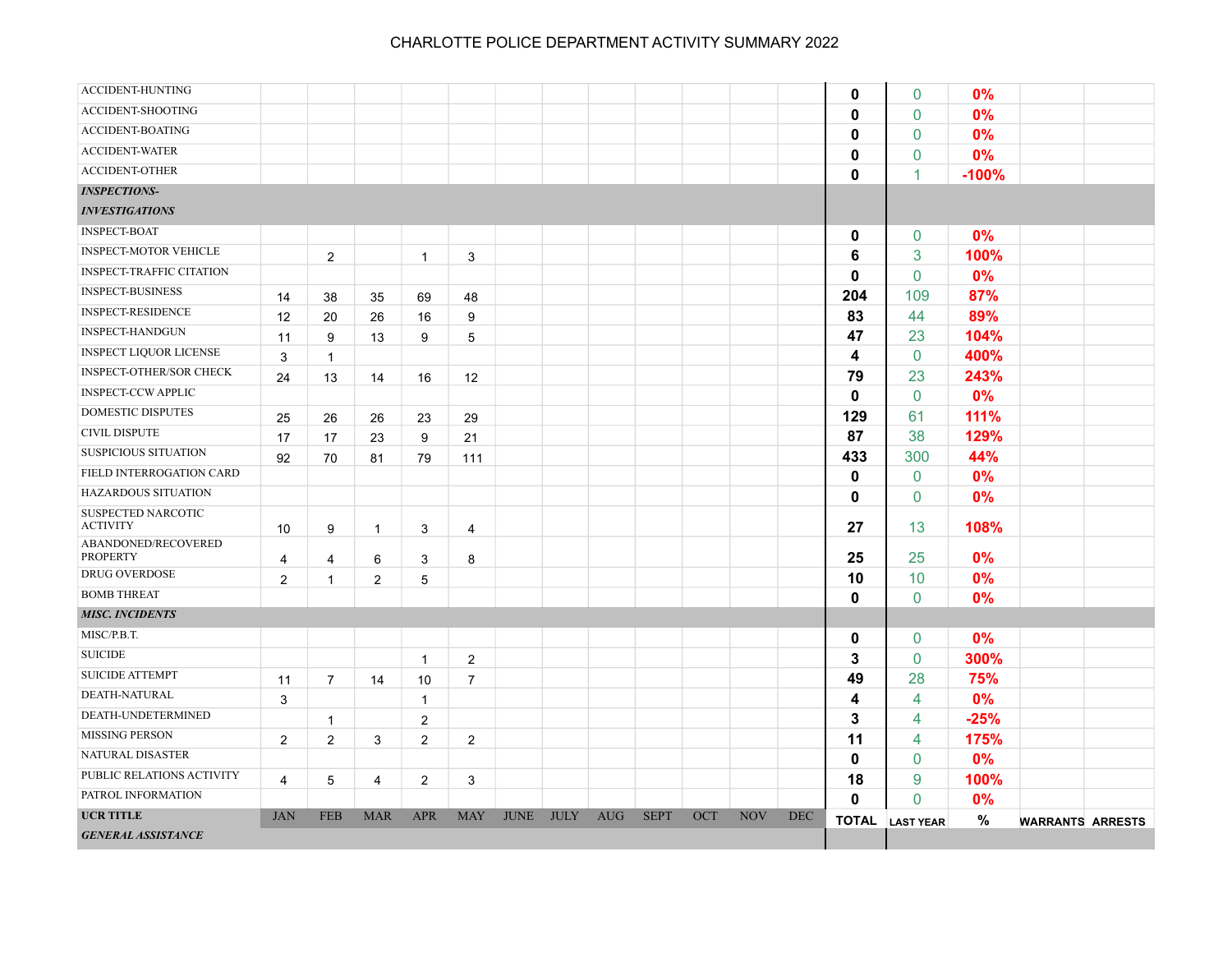| <b>ASSIST CITIZEN</b>                                                                                           | 50             | 67             | 82             | 75             | 101            |   |              |   |   |   |   |              | 375         | 147            | 155%   |  |
|-----------------------------------------------------------------------------------------------------------------|----------------|----------------|----------------|----------------|----------------|---|--------------|---|---|---|---|--------------|-------------|----------------|--------|--|
| <b>ASSIST MOTORIST</b>                                                                                          | 8              | 12             | 6              | 8              | 14             |   |              |   |   |   |   |              | 48          | 43             | 12%    |  |
| ASSIST POLICE AGENCY                                                                                            | 10             | 10             | 10             | 5              | 14             |   |              |   |   |   |   |              | 49          | 31             | 58%    |  |
| <b>ASSIST OTHER AGENCY</b>                                                                                      | 14             | 14             | 20             | 14             | 26             |   |              |   |   |   |   |              | 88          | 31             | 184%   |  |
| ASSIST D.P.W.                                                                                                   | $\mathbf{1}$   | $\mathbf{1}$   | $\overline{4}$ |                | 3              |   |              |   |   |   |   |              | 9           | 3              | 200%   |  |
| ESCORT-FUNERAL                                                                                                  |                |                |                |                |                |   |              |   |   |   |   |              | 0           | $\mathbf 0$    | 0%     |  |
| ESCORT-MONEY                                                                                                    |                |                |                |                |                |   |              |   |   |   |   |              | 0           | $\pmb{0}$      | 0%     |  |
| <b>ESCORT-OTHER</b>                                                                                             |                |                |                |                |                |   |              |   |   |   |   |              | 0           | $\pmb{0}$      | 0%     |  |
| TRANSPORT-PRISONER                                                                                              |                | 13             | 5              | 18             | 21             |   |              |   |   |   |   |              | 57          | 19             | 200%   |  |
| TRANSPORT-PAPERWORK                                                                                             | 6              | 14             | 13             | 4              | $\overline{7}$ |   |              |   |   |   |   |              | 44          | 34             | 29%    |  |
| TRANSPORT-OTHER                                                                                                 | $\overline{c}$ |                | $\mathbf{1}$   | $\mathbf{1}$   | $\,$ 5 $\,$    |   |              |   |   |   |   |              | 9           | 12             | $-25%$ |  |
| LOCKOUT                                                                                                         |                |                |                | $\overline{2}$ | 2              |   |              |   |   |   |   |              | 4           | $\overline{2}$ | 100%   |  |
| <b>SUBPOENA SERVICE</b>                                                                                         | $\overline{2}$ | $\overline{2}$ | 4              | 3              | 11             |   |              |   |   |   |   |              | 22          | 23             | $-4%$  |  |
| PERMISSION TO PARK                                                                                              |                | $\mathbf{1}$   | 21             | $\mathbf{1}$   |                |   |              |   |   |   |   |              | 23          | 29             | $-21%$ |  |
| PATROL-FOUND DOOR OPEN                                                                                          | 3              | 9              | 8              | $\overline{2}$ | $\overline{2}$ |   |              |   |   |   |   |              | 24          | $\overline{2}$ | 1100%  |  |
| PATROL-FOUND OPEN WINDOW                                                                                        |                |                |                |                |                |   |              |   |   |   |   |              | 0           | $\mathbf 0$    | 0%     |  |
| PATROL-FOUND B&E                                                                                                |                |                |                |                |                |   |              |   |   |   |   |              | 0           | 0              | 0%     |  |
| ASSIST E.C.S.D.-                                                                                                | 20             | 18             | 16             | $\overline{7}$ | 11             |   |              |   |   |   |   |              | 72          | 26             | 177%   |  |
| <b>GENERAL NON CRIMINAL</b>                                                                                     |                |                |                |                |                |   |              |   |   |   |   |              |             |                |        |  |
| JUVENILE SAFETY VIOL                                                                                            |                |                |                |                |                |   |              |   |   |   |   |              | $\mathbf 0$ | 0              | 0%     |  |
| ANIMAL CONTROL                                                                                                  | $\overline{7}$ | $\overline{7}$ | $10$           | 12             | 24             |   |              |   |   |   |   |              | 60          | 26             | 131%   |  |
| ZONING ORD VIOLATION                                                                                            |                | 3              | $\mathbf{1}$   |                | $\overline{c}$ |   |              |   |   |   |   |              | 6           | 3              | 100%   |  |
| <b>TOTALS</b>                                                                                                   | 618            | 772            | 813            | 740            | 884            | 0 | $\mathbf{0}$ | 0 | 0 | 0 | 0 | $\mathbf{0}$ | 3827        | 2370           | 61%    |  |
|                                                                                                                 |                |                |                |                |                |   |              |   |   |   |   |              |             |                |        |  |
|                                                                                                                 |                |                |                |                |                |   |              |   |   |   |   |              |             |                |        |  |
| <b>TRAFFIC STOPS</b>                                                                                            | 100            | 128            | 119            | 117            | 107            |   |              |   |   |   |   |              | 571         | 339            | 68%    |  |
| OFFICER TRAINING HOURS                                                                                          | 8              | 48             | 224            | 9              | $\overline{4}$ |   |              |   |   |   |   |              | 293         | 150            | 95%    |  |
| <b>COMMUNITY HOURS</b>                                                                                          | 32             | 21.5           | 6              | $\mathbf{1}$   | 9              |   |              |   |   |   |   |              | 69.5        | 19             | 266%   |  |
| PAPERWORK HOURS                                                                                                 | 450.5          | 409            | 408.5          | 475            | 419            |   |              |   |   |   |   |              | 2162        | 1152           | 88%    |  |
|                                                                                                                 |                |                |                |                |                |   |              |   |   |   |   |              |             |                |        |  |
| <b>SRO STATS</b>                                                                                                |                |                |                |                |                |   |              |   |   |   |   |              |             |                |        |  |
| During the month of May 2022, Officer McDaniel handled a total of 41 incidents as the SRO. They are as follows: |                |                |                |                |                |   |              |   |   |   |   |              |             |                |        |  |
| 3- Sex. Assaults-All, 4- Non-Agg. Assault, 1- Larceny, 4- Intimidation/Threats, 12- Assist Citizen              |                |                |                |                |                |   |              |   |   |   |   |              |             |                |        |  |
| 1-VCSA, 1- Sex Offense, 6- Delinquent Minor, 1- Insanity, 2- Alarm- Police Response, 2- Assist Other Agency     |                |                |                |                |                |   |              |   |   |   |   |              |             |                |        |  |
| 1- Civil Infraction, 3- Suspicious Situation                                                                    |                |                |                |                |                |   |              |   |   |   |   |              |             |                |        |  |
|                                                                                                                 |                |                |                |                |                |   |              |   |   |   |   |              |             |                |        |  |
|                                                                                                                 |                |                |                |                |                |   |              |   |   |   |   |              |             |                |        |  |
| <b>VCSA STATS</b>                                                                                               |                |                |                |                |                |   |              |   |   |   |   |              |             |                |        |  |